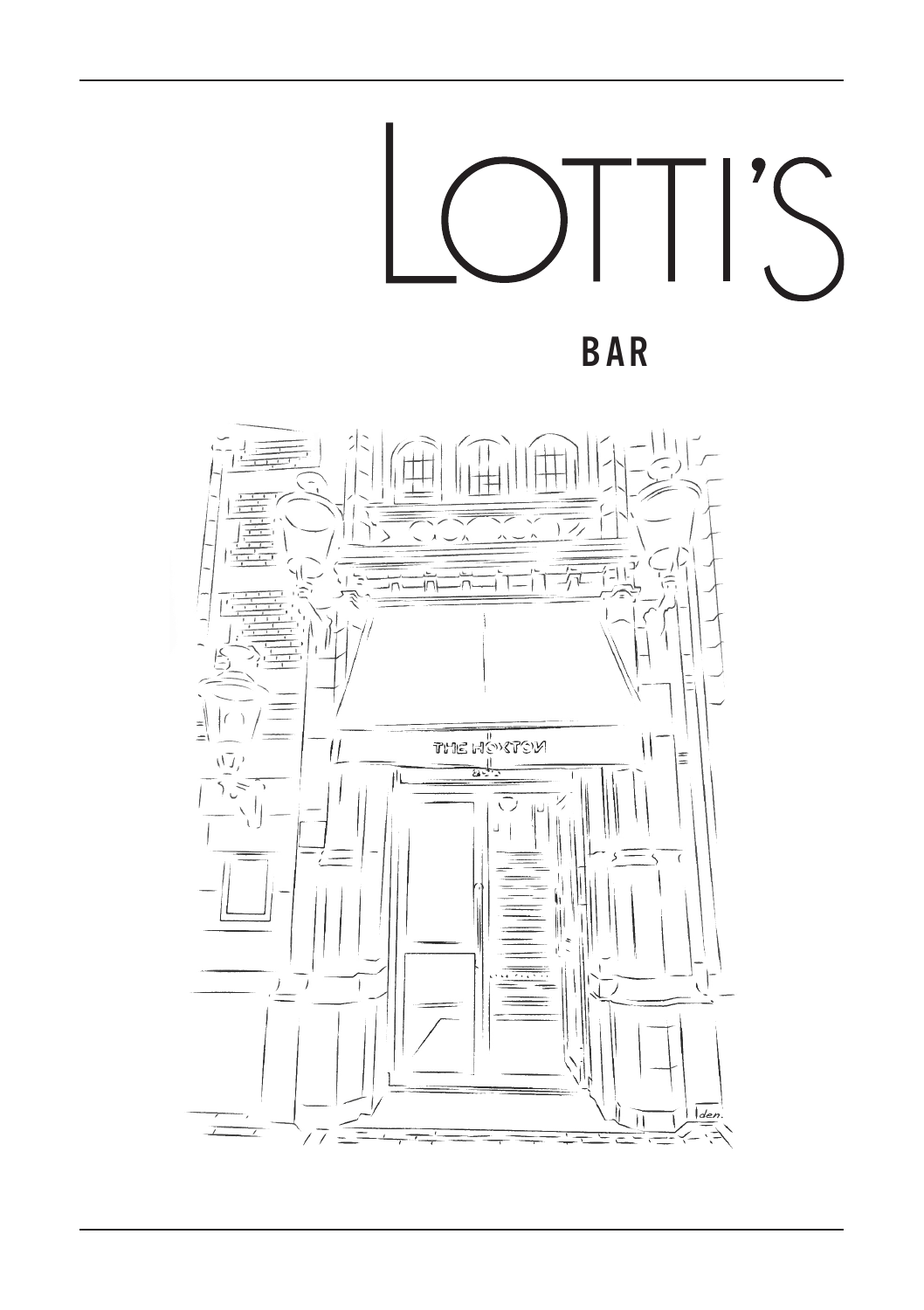| HOX -<br><b>SIGNATURES</b> | THE HOX-BEE - Fresh - Sweet<br>CREATED IN AMSTERDAM BY LYNDON HACHEY<br>ketel one vodka, honey cordial, soda                                                                 | 13 |
|----------------------------|------------------------------------------------------------------------------------------------------------------------------------------------------------------------------|----|
|                            | EL JURADO - Grassy - Citrusy<br>CREATED IN HOLBORN BY TOM BYRNE<br>olmeca altos plata, pink grapefruit juice, soda, citrus<br>cordial                                        | 14 |
|                            | Q PÉCHÉ MIGNION - Fizzy - Spiced<br>CREATED IN PARIS BY GASPARD MIGNON<br>champagne, poached peach st germain                                                                | 16 |
|                            | <b>T RUBY WOO - Silky - Bittersweet</b><br>CREATED IN ROME BY IOANA POP<br>bacardi carta blanca, martini bitter, rhubarb. beetroot,<br>aquafaba, lime                        | 12 |
|                            | $\angle$ MIDSUMMER NIGHT'S DREAM - Elegant - Floral<br>CREATED IN SOUTHWARK BY CEDRIC WIEGEL<br>bombay sapphire, martini ambrato, tio pepe, pedro ximénez                    | 11 |
|                            | $\Box$ FROM THE WOODS OF THE NEW WORLD<br>Woody - Spiced<br>CREATED IN SOUTHWARK BY JESUS CALVO<br>woodford reserve, martini rubino, banana spiced cordial,<br>cocoa bitters | 14 |
| <b>MOCKTAILS</b>           | $\bigcirc$ NOT SO SPRITZY - Fresh - Sour<br>seedlip grove, martini floreale, lemongrass, grapefruit,<br>soda, alcohol-free champagne - $abv < 0.2\%$                         | 12 |
|                            | SAGE ME UP - Herbal - Spiced<br>seedlip spice, mediterranean water, lime, sage, pomelo<br>and pink peppercorn tonic                                                          | 11 |
| Q                          | FELONS AND MELONS - Fresh - Citrusy<br>lyre's dark cane, avocado-pit orgeat, watermelon, lemon,<br>martini vibrante                                                          | 12 |
|                            | NO-GRONI - Earthy - Bitter<br>seedlip garden, martini floreale, martini vibrante, juniper                                                                                    | 12 |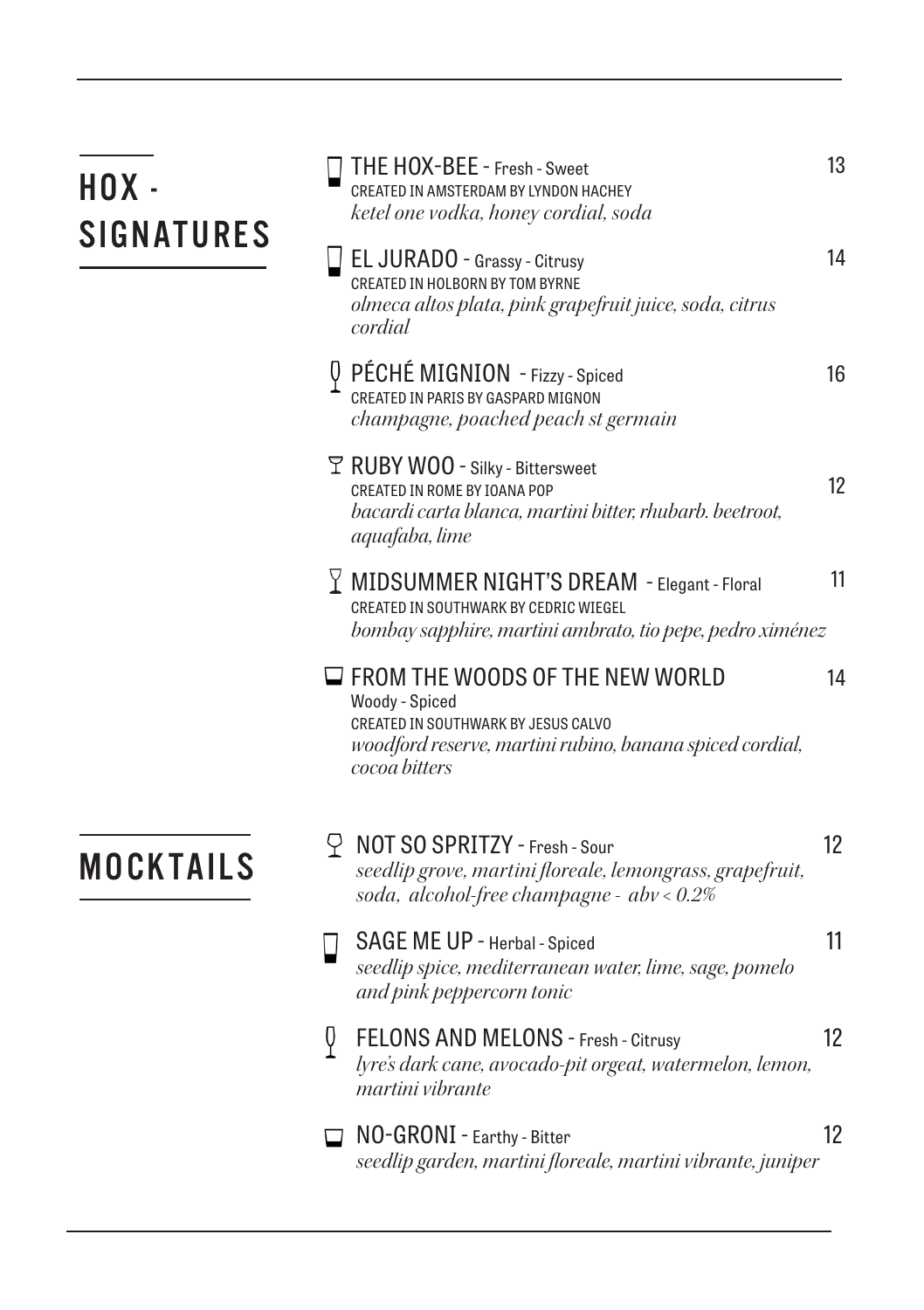# **SEASONAL** SPECIALS

|        | AN APPLE A DAY - Fresh - Herbal<br>toki whiskey, calvados, lemongrass, dandelion bitters,<br>apple                                                          | 12     |
|--------|-------------------------------------------------------------------------------------------------------------------------------------------------------------|--------|
| P      | ELECTRIC SUMMER - Herbal - Sour<br>lillet, grey goose vodka, suze, lime, lemongrass,<br>soda, prosecco                                                      | 11     |
|        | THE DEVIL'S GARDENER - Floral - Rich<br>botanist gin, plymouth gin, rose, watermelon,<br>lemon                                                              | 13     |
| Ϋ      | FIELD OF DREAMS - Citrus - Fresh<br>bombay premier cru, lemon, sage, lavender, prosecco                                                                     | 15     |
|        | <b>MOUSTACHE MAKER - Creamy - Sharp</b><br>jack daniel's rye, remy martin 1738, tio pepe, martini<br>rubino, maraschino liqueur, cacao bitters, coffee foam | 14     |
|        | <b>CLOUDY GRAPE - Exotic - Sour</b><br>patron silver tequila, pisco, citrus, grapefruit bitters,<br>acquafaba                                               | 14     |
| $\Box$ | VERDE N.5 - Sour - Spiced<br>verde mezcal, patron reposado, merlet C2, grapefruit,<br>spiced syrup, tea pot bitters                                         | $15\,$ |
| Y      | ICHIBA-TINI - Dirty or Vesper<br>roku gin, mediterranean water, plum wine, yuzu,<br>absynth, saffron                                                        | 14     |
|        | <b>SCOTCH THAT ITCH - Sharp - Earthy</b><br>chivas mizunara, artichoke, aperitivo, vanilla                                                                  | 14     |
| P      | <b>QUEEN MARGARET - Spicy - Refreshing</b><br>patron reposado, cointreau, agave, prosecco, lime                                                             | 13     |
| Y      | <b>FROZEN MULE</b><br>ketel one vodka, turbo lime oleo, ginger                                                                                              | 9      |
| Y      | LOTTI'S SEASONAL FROZEN DAIQUIRI<br>bacardi rum blend<br>ask you server about our current flavour                                                           | 9      |

## FROZEN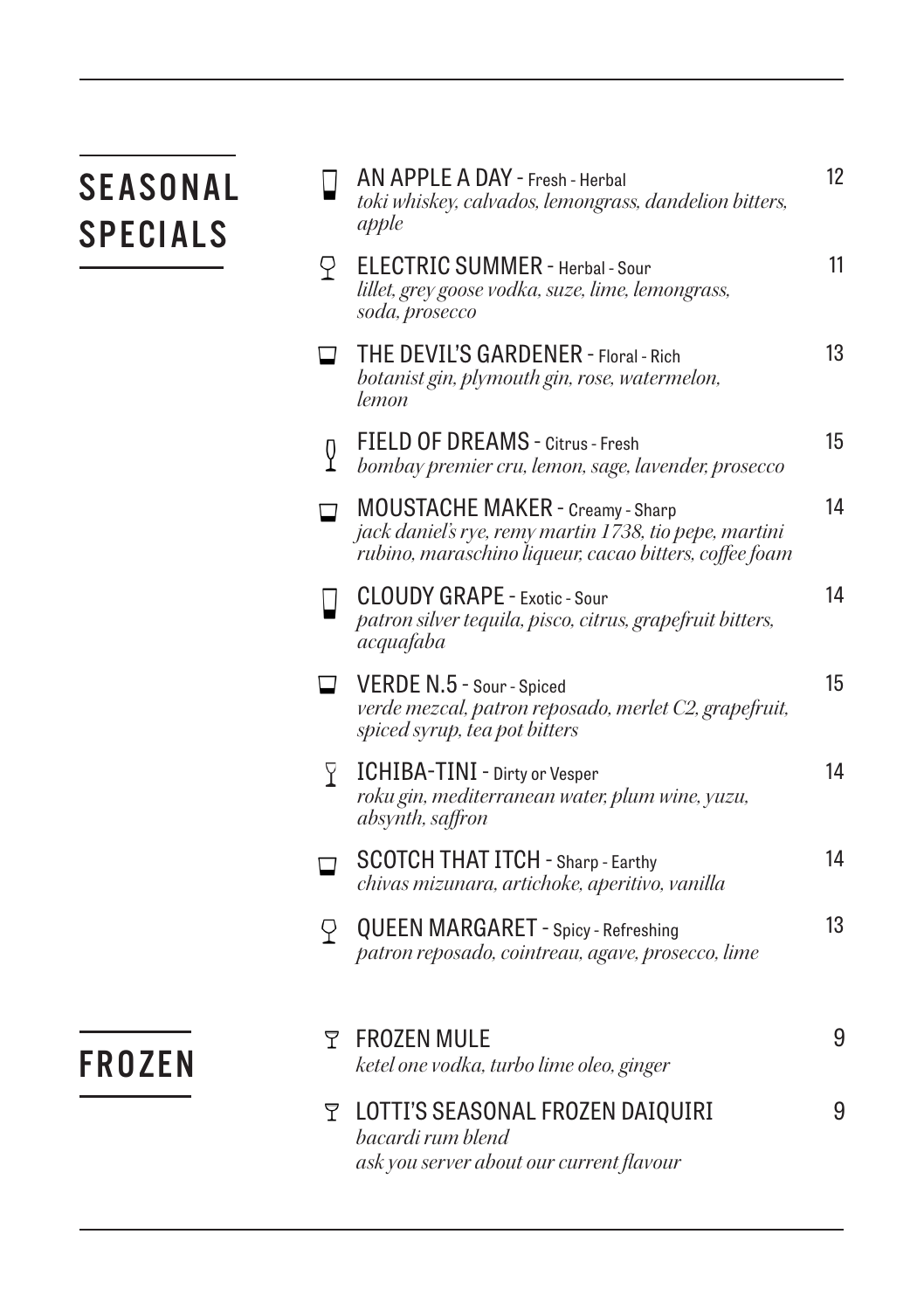# **WHITE**

| GRANGE DES ROCS, Sauvignon Blanc & Viognier, Languedoc, France - 20 | 5.5 | 27  |
|---------------------------------------------------------------------|-----|-----|
| MONTES, Chardonnay, Central Valley, Chile - '20                     |     | 34  |
| <b>BASA</b> , Verdejo, Castilla y León, Spain - '20                 | 7.5 | -36 |
| BRIGALDARA, Soave, Garganega, Veneto, Italy - '20                   | 8.5 | 41  |
| ALBA MARTIN, Albariño, Rias Baixas, Spain - '20                     | 10  | 50  |
| ALDEA 0.0%, Verdejo, Pontevedra, Spain                              | 5.5 | 25  |

#### RED

| <b>GRANGE DES ROCS</b> , Grenache & Syrah, Languedoc, France - '18           |     | 27 |
|------------------------------------------------------------------------------|-----|----|
| I MURI, Primitivo, Puglia, Italy - '20                                       |     | 29 |
| VINHA DA FONTE, Tinto Touriga Nacional, Península de Setúbal, Portugal - '20 |     | 33 |
| <b>DOMAINE DE THULON,</b> "Boite a Gamay", Beaujolais, France - 20           | 8.5 | 42 |
| VALÉRIE COURRÈGES ZINZOLIN,                                                  | 10  | 50 |
| Malbec, Cabernet Franc, Merlot, Syrah, France - '19                          |     |    |

## **ROSE**

ESTANDON GRIS DES SEIGNEURS, *Cinsault & Grenache, Provence, France - '20* 7 34

# SPARKLING

| PROSECCO VILLA SANDI ORGANIC, Treviso, Veneto - NV | 12 | 50   |
|----------------------------------------------------|----|------|
| PROSECCO ROSE VILLA SANDI, Treviso, Veneto - NV    | 12 | -55  |
| BARON FUENTE TRADITIONAL, Champagne, France - NV   | 15 | - 71 |
| RAUMLAND TRAUBEN 0.0%, Germany, Sec - NV           |    | 40   |

 *Vintages may vary depending on availability.*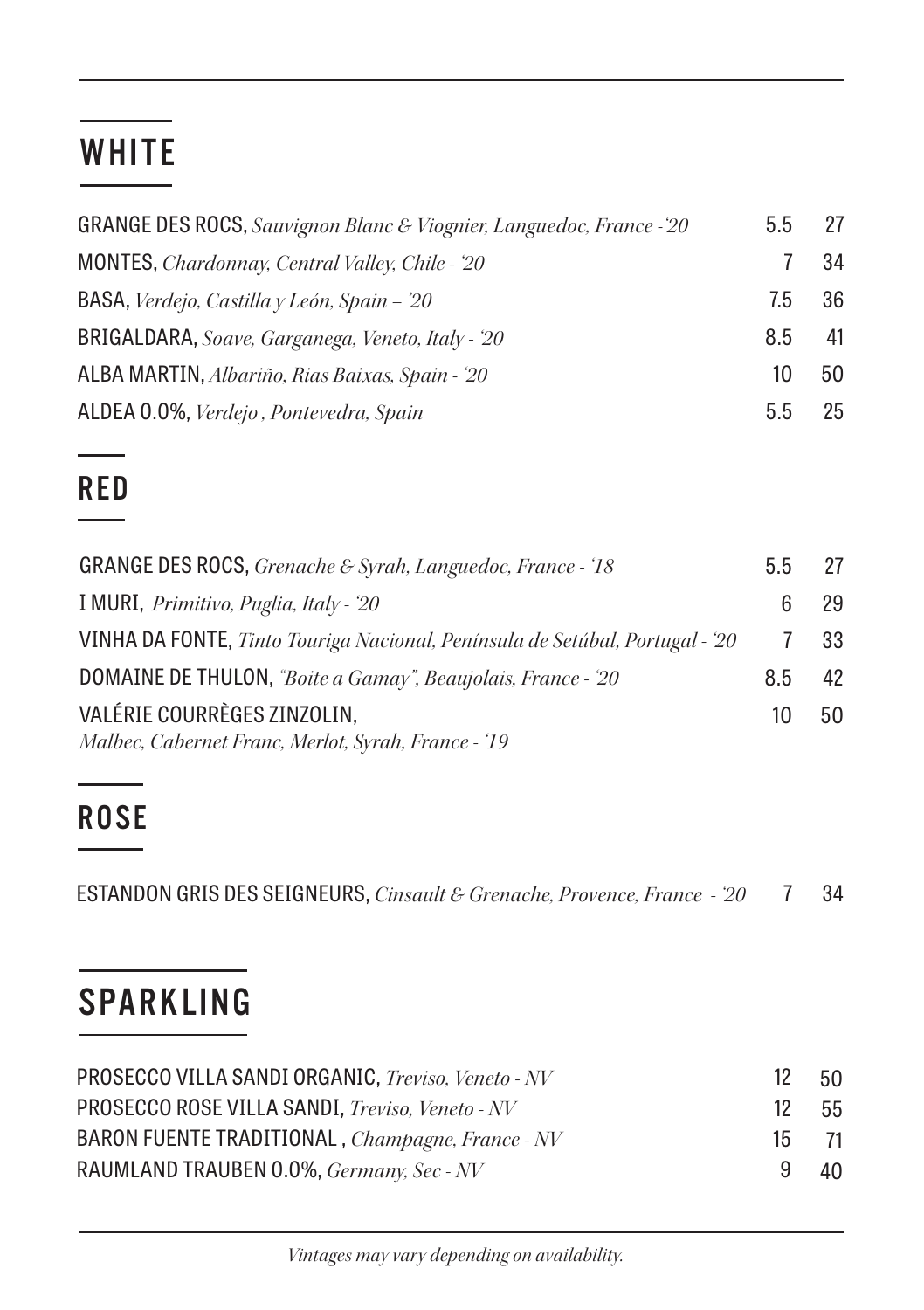## BEERS & CIDER

|--|--|

|                                             | HALF | 0.51 |
|---------------------------------------------|------|------|
| HEINEKEN, pilsner - 5%                      | 3.5  | 7    |
| MORETTI, pilsner - 5.1%                     | 5    | 9    |
| WEIHENSTEPHANER, weisse- 5.4%               | 4    | 7.5  |
| TWO CHEFS FUNKY FALCON, pale ale-5.2%       | 6    | 10   |
| BROOKLYN LAGER, american amber lager - 5.2% | 5    | 9    |
| <b>OEDIPUS MANNENLIEFDE, saison - 6%</b>    | 6    | 10   |
| OEDIPUS GAIA, IPA - 7%                      | 6    | 10   |

#### BOTTLED

|                                                | 4 |
|------------------------------------------------|---|
| HEINEKEN, pilsner - 5%                         |   |
| BROUWERIJ 'T IJ IPA, IPA - 8%                  | 7 |
| <b>OEDIPUS PANTY STOUT, stout - 6%</b>         | 7 |
| <b>OEDIPUS THAI THAI</b> , spicy tripel - 8%   | 6 |
| <b>OEDIPUS STRIP, white - 5%</b>               | 6 |
| LA CHOUFFE BLONDE, blond - 8%                  | 7 |
| HOEGAARDEN VERBODEN VRUCHT, strong ale - 8.5%  | 6 |
| LOWLANDER COOL EARTH, gluten-free lager - 4%   | 6 |
| LOWLANDER 0.3% IPA, low abv IPA - $0.3\%$      | 6 |
| LOWLANDER 0.0% WIT, non-alcoholic white - 0.0% | 6 |
| HEINEKEN 0.0%, non-alcoholic pilsner - 0.0%    | 4 |
| BEAR CIDER ORIGINAL, dry cider - 5%            | 6 |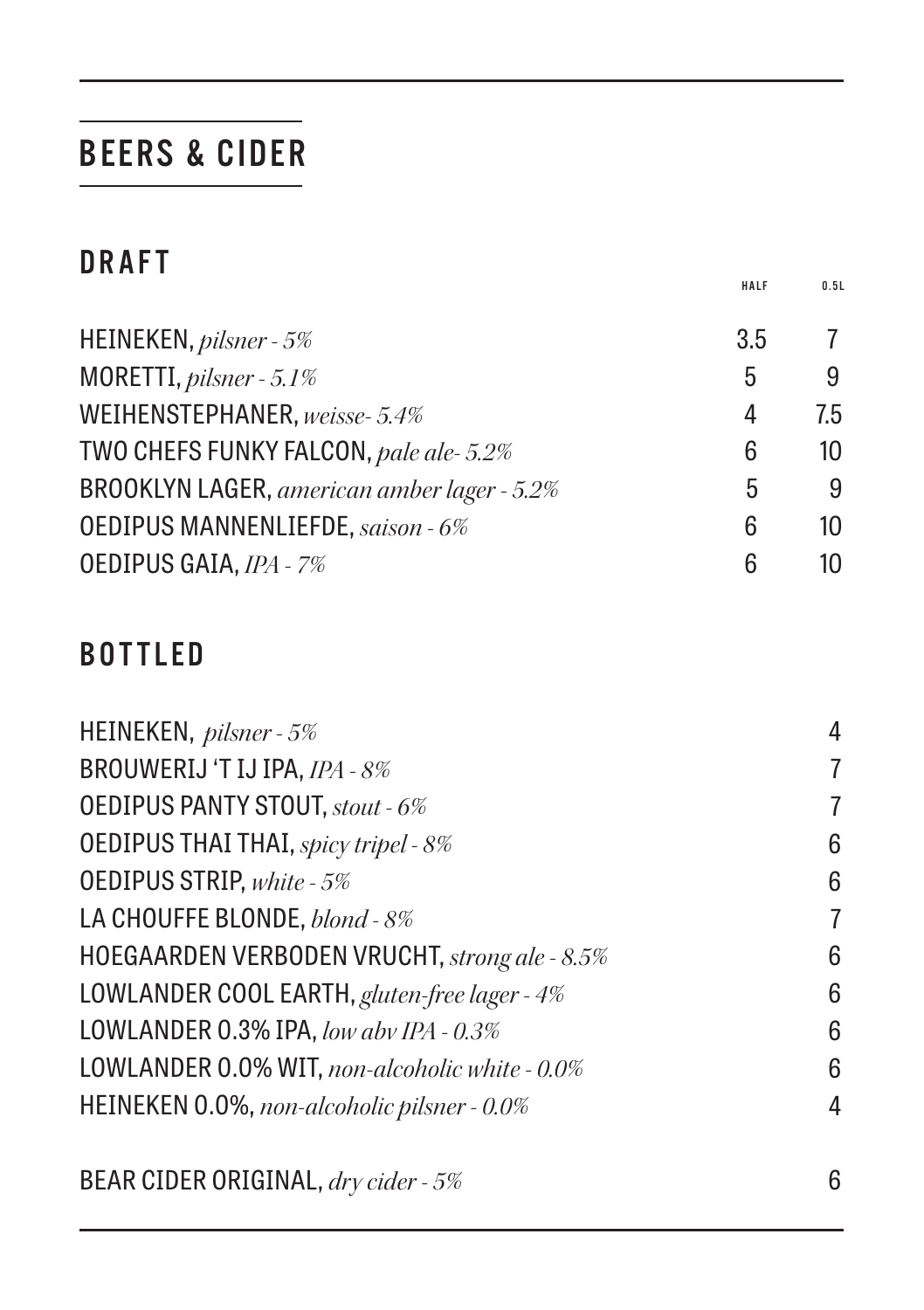SPIRITS *(Served as a 50ml measure. Mixer included)*

## G I N

Bombay Sapphire - 10 Bombay Premier Cru - 15 Bombay Bramble - 12 Star of Bombay - 14 Bathtub Old Tom - 12 Oxley - 16 Tanqueray Ten - 14 Tanqueray Black Currant Royal - 12 The Botanist- 14 Hendricks - 14 Bobby's - 14 Copperhead Gibson Edition - 14 Del Professore Crocodile - 14 Monkey 47 - 14 Roku Gin - 14 Gin Mare - 12 Nolet's - 14 Plymouth Navy Strength - 12 Sipsmith VJOP - 14 Otemba - 14 Ki No Bi - 16 Vording - 14 Vording's Pink - 14 Chase Extra Dry Gin - 10 Chase Seville Orange Marmalade - 14 Rutte Celery - 14 Kyro Dark - 14

#### GENEVER & KOORNWIJN

A. van Wees Taainagel - 10 A. van Wees "Dubbel Gebeide" Genever - 10 A. van Wees 10 Jaar Oude - 16 Bakers Best - 14 Rutte Koornwijn XO - 10 Old Duff Maltwine - 14 Old Duff Genever - 14

## THE LONDON ESSENCE MIXERS

Classic Indian Tonic Grapefruit & Rosemary Tonic Bitter Orange & Elderflower Tonic Spiced Ginger Beer Delicate Ginger Ale Rhubarb & Cardamom Soda White Peach & Jasmin Soda Soda Water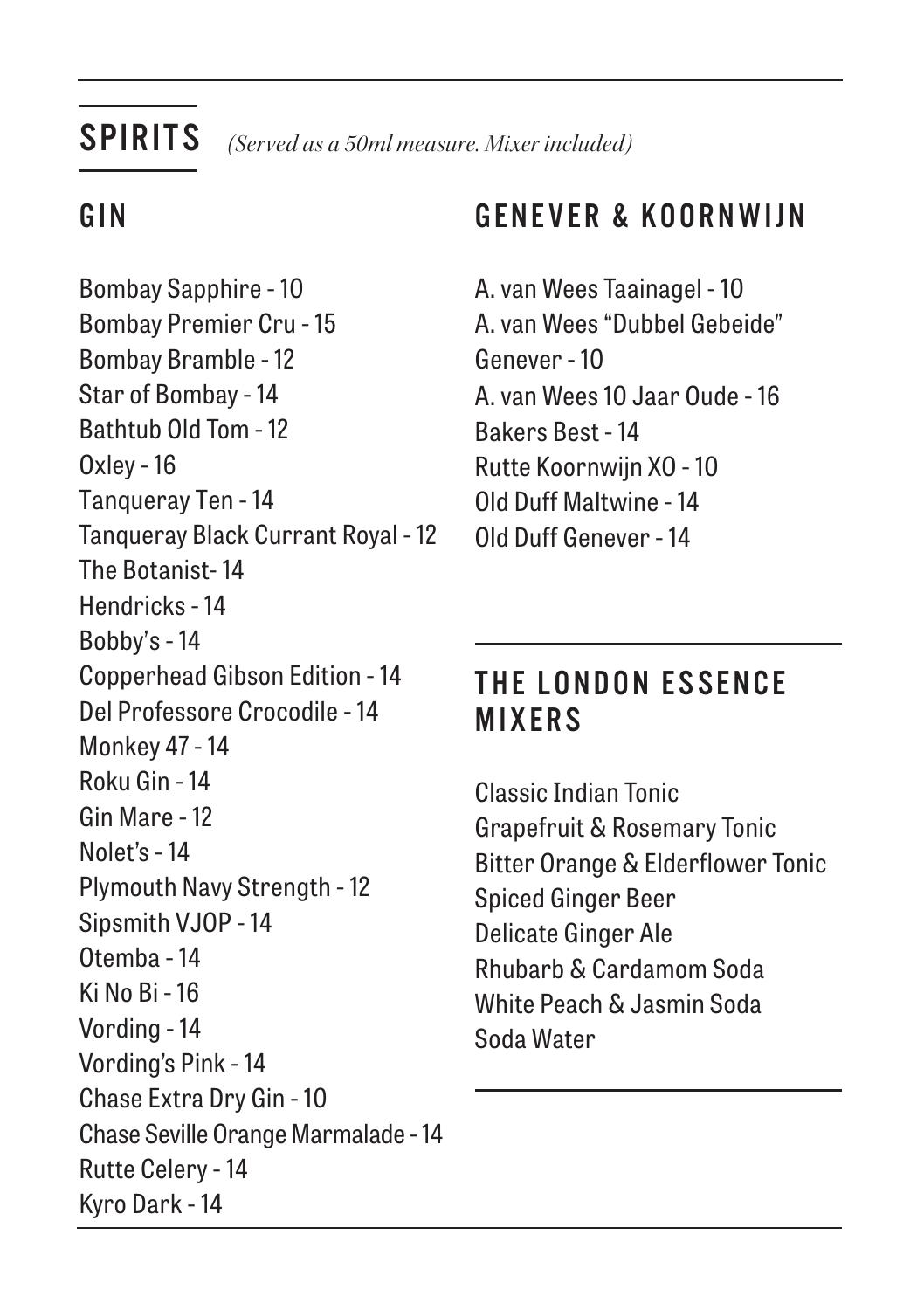#### VODKA

Ketel One - 10 *Vodka/Citroen* Ketel One Botanical - 10 *Cucumber & Mint/Peach & Orange/ Grapefruit & Rose* Absolut Elyx - 16 Grey Goose Classic - 12 Grey Goose Poir - 12 Chase Potato Vodka- 12 Chase Smoked Vodka - 14 Belvedere Pure - 14

#### TEQUILA & MEZCAL

Patron Silver - 15 Patron Añejo - 17 Patron Reposado - 18 Ocho Blanco - 12 Olmeca Altos Plata Blanco - 12 Olmeca Altos Reposado - 14 Casamigos Reposado - 17 Casamigos Mezcal - 17 Gran Dovejo Tequila Blanco - 14 Don Julio 1942 - 32 Verde Mezcal - 13 Bruxo X - 14 Bruxo 2 - 15 Derrumbes Durango - 15 Derrumbes No. 2 Michoacan - 17

#### RUM

Bacardi Carta Blanca - 10 Bacardi Añejo Cuatro - 12 Bacardi Ocho 8Y - 14 Bacardi 10Y - 15 Equiano Original - 12 Equiano Light - 12 Plantation Pineapple - 12 Union 55 - 12 Union 55 Lemon & Leaf - 12 William George Rum - 12 Zacapa 23Y - 14 Zacapa XO - 25 El Dorado 12Y - 12 El Dorado 15Y - 14 Black Tears Cuban Spiced - 10 Havana 7Y - 12 Havana Maestro - 16 Yaguara Branca Cachaca - 12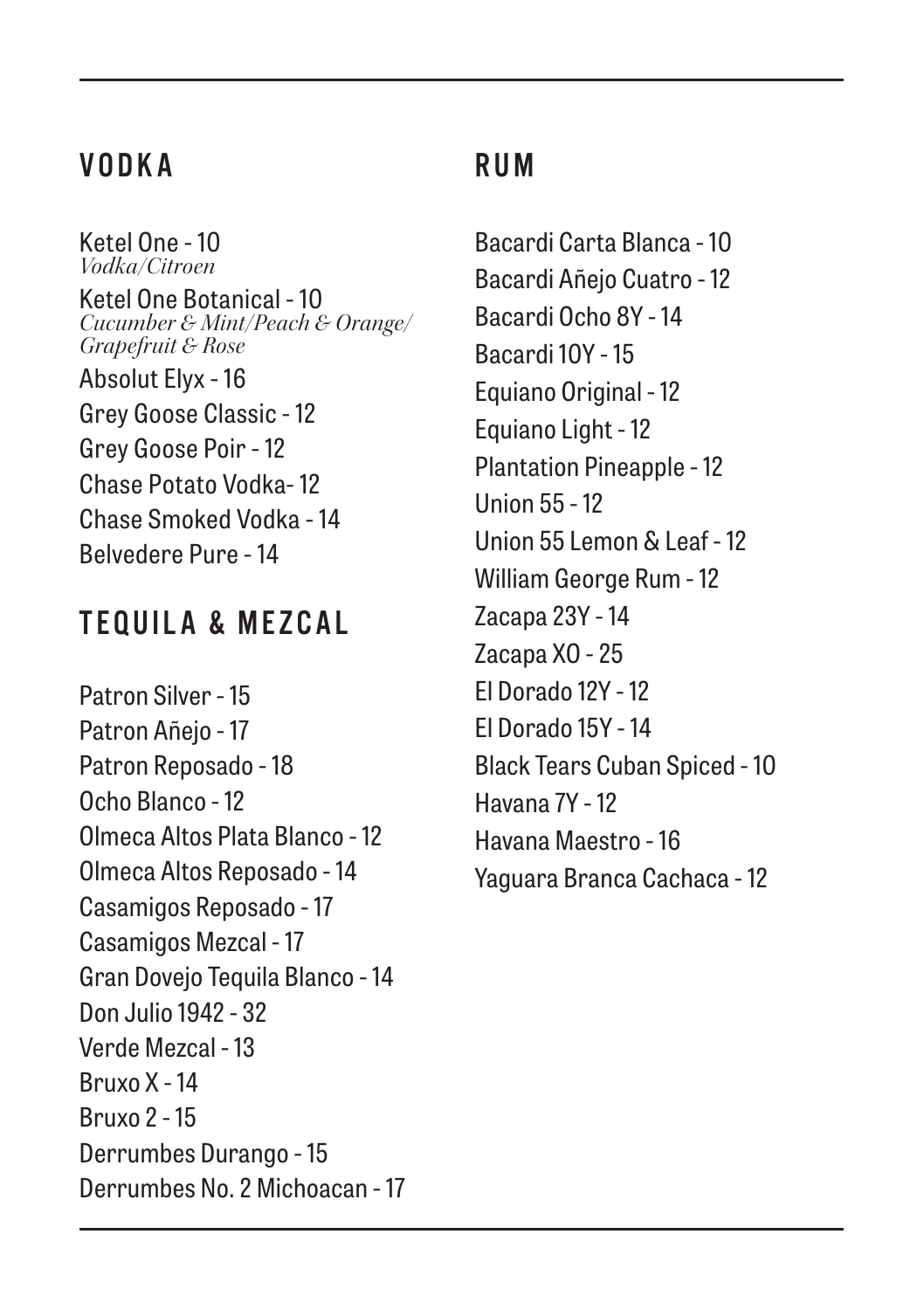#### **WHISKIES**

Scotch Singleton of Dufton 12Y - 10 Aberfeldy - 12Y - 14 Talisker 10Y - 12 Laphroaig 10Y - 12 Smoke Head - 12 The Balvenie 12Y of American Oak - 16 Mortlach 12Y - 14 Dlamore 12Y - 12 Dalmore 15Y - 14 Caol Isla 12Y - 12 Highland Park 12Y - 12 Craigellachie 13Y - 14 Glenlivet 21Y - 21 Oban 14Y - 14 Lagavullin 16Y - 14 Bruichladdich - 18

Blended Chivas 12Y - 12 Chivas Mizunara - 14 Chivas Extra 13Y - 14 Chivas 18Y - 16 Johnnie Walker Black Label - 12 Johnnie Walker Green Label - 12 Johnnie Walker Blue Label - 22 Johnnie Walker King George V - 50 Dewars White Label - 10

Japanese Nikka From The Barrel - 14 Nikka Coffey Malt - 15 Ka Mi Ki White Label - 18 Hakushu Distillers Reserve - 25 Toki - 14

Irish Jameson - 10 Prizefight Irish Whisky - 12 Redbreast 12Y - 14 Jameson Stout Cask - 14

**Bourhon** Woodford Reserve - 10 Bulleit 10Y - 13 Jack Daniels - 10 Gentleman's Jack - 12 Michter's - 14 *Bourbon/American Whiskey*

#### Rye

Bulleit Rye - 12 Woodford Reserve Rye - 14 Knob Creek Straight Rye - 16 Michter's Rye - 14 FEW Rye - 14 Rittenhouse - 14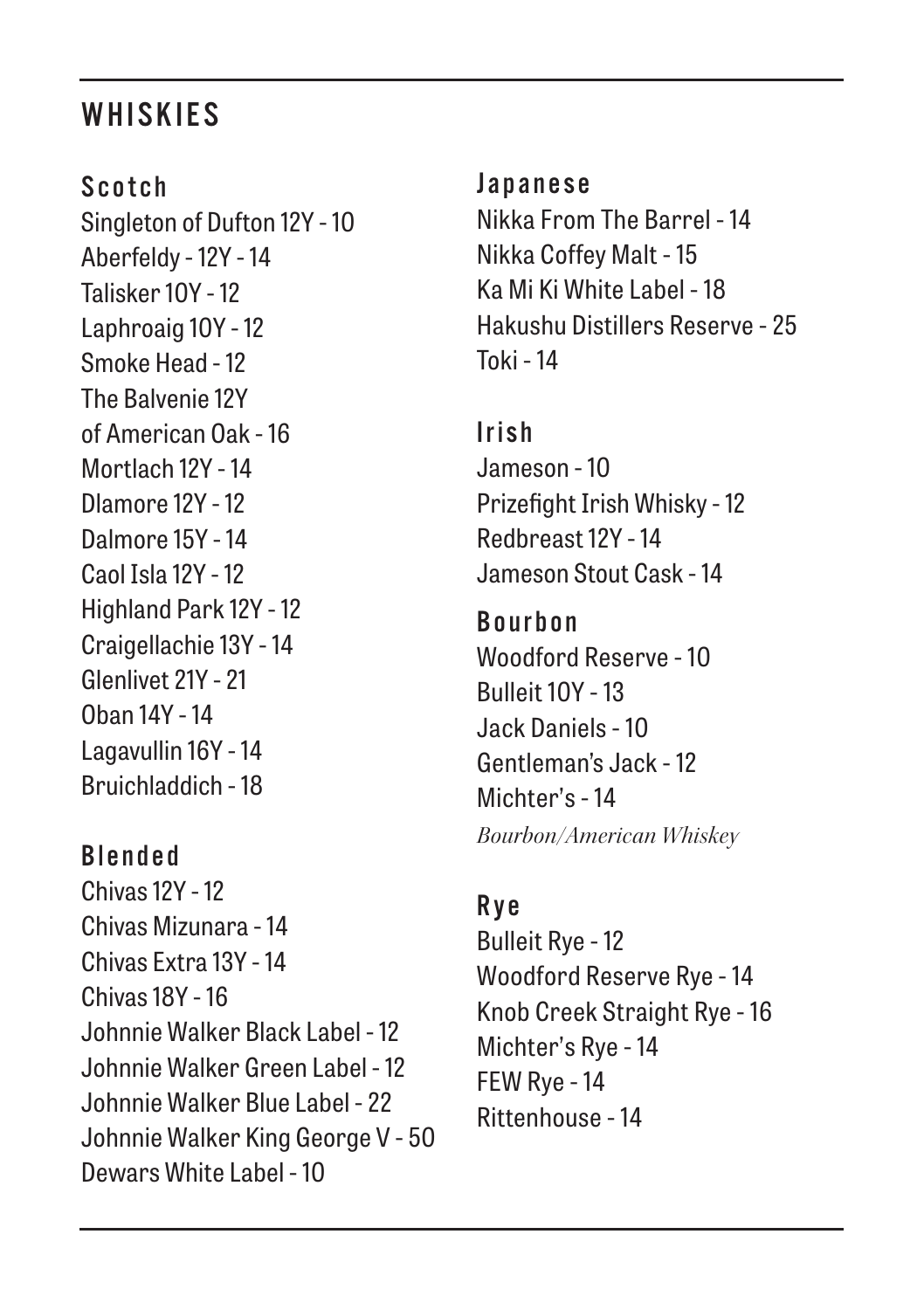### APERITIF & VERMOUTH

Aperol - 8 Campari - 8 Punt E Mes - 7 Antica Formula Vermouth - 8 Italicus - 9 Kamm & Sons - 9 Suze - 7 Noilly-Prat Dry Vermouth - 8 Cynar - 8 Lillet Blanc - 8 Belsazar Vermouth - 9 *Red/Dry/Rose/White* Bitter Martini Riserva Speciale - 9

#### BRANDY

Merlet XO - 12 Calvados Pays d'Auge - 10 Pisco Waqar - 10 Lepanto Solera Gran Reserva - 10 Remy Martin VSOP - 16 Remy Martin 1738 - 18 Remy Martin XO - 25 Hennessy Very Special - 14

## AMARO & LIQUEUR

Amaro Lucano - 7 Grand Marnier - 7 Becherovka - 7 Amer Picon - 7 Fernet Branca - 7 Merlet Citrus Troi - 7 Amaretto - 7 Baileys - 7 Frangelico - 7 Cointreau - 7 Cointreau Noir - 7 Pimms no.1 - 7 Amaro Montenegro - 7 Amaro Averna - 7 Sambuca -7 Mandarine Napoleon - 7 Limoncello - 7 St Germain Elderflower - 7 Chartreuse - 7 *Green/Yellow*

#### NON-ALCOHOLIC SPIRITS

Seedlip - 11 *Grove 42/Spice 94/Garden 108* Martini Aperitif (0.3% Alcohol) - 8 *Floreale / Vibrante*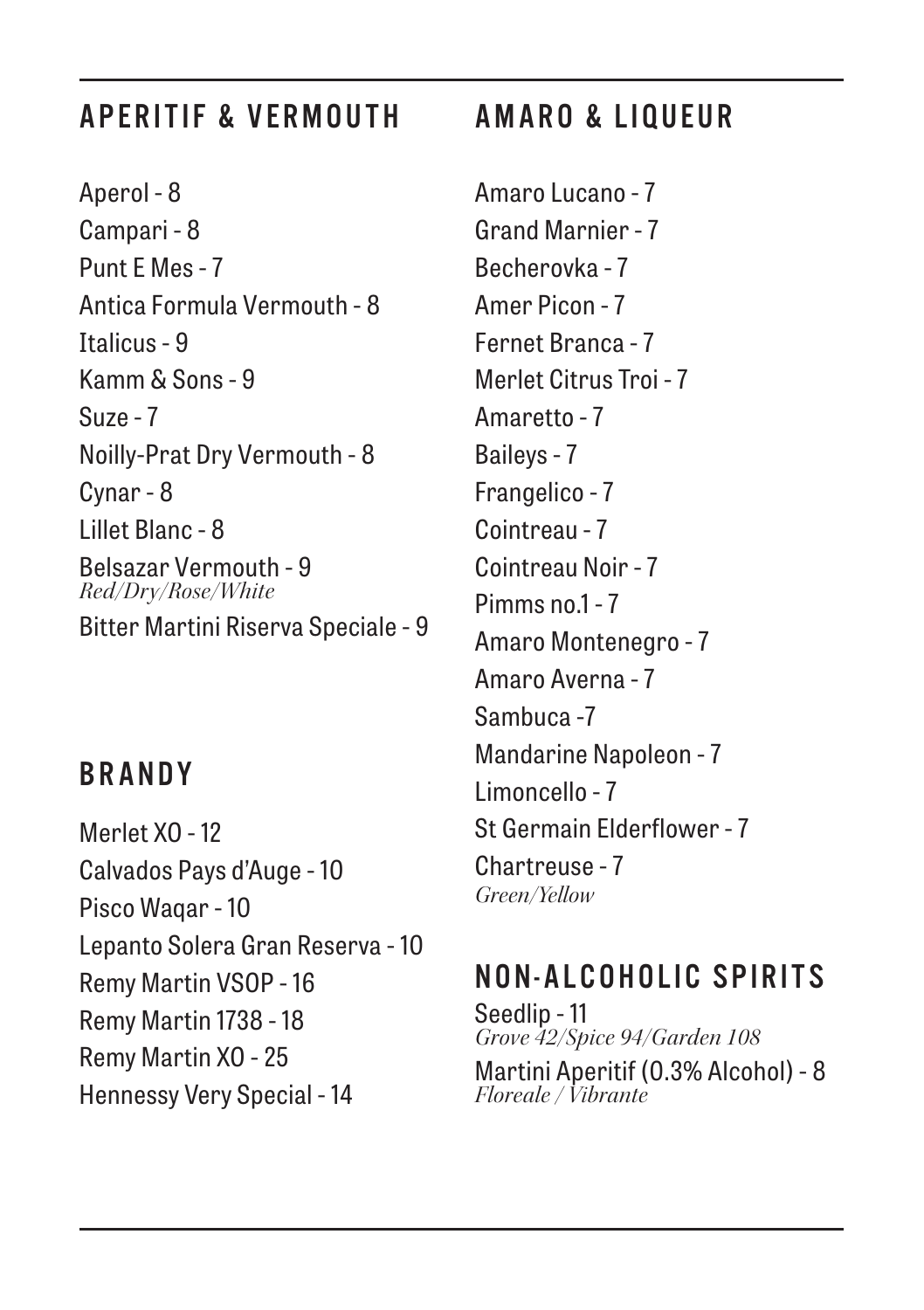*Bombora, Lot Sixty One*



## **FRFSH & HOMEMADE**

BLACK ESPRESSO - 3.5 POUR OVER — 4

 $WHITE$   $CORTADO - 3.5$  $MACCHIATO - 3.5$ LATTE — 4 *Bean & Gone, Origin*

 $\overline{NOT}$  COFFFF STICKY CHAI LATTE – 5.5 *oat milk*

> MATCHA SUPERIOR  $LATTE - 5.5$ *oat milk*

ORANGE JUICE — 5

APPLE JUICE — 5

GINGER SHOT — 2.75 *ginger, pepper*

CITRUS SHOT — 2.75 *lemon, lime, grapefruit*

FRESH MINT — 4 FRESH GINGER — 4 EARL GREY — 4 ENGLISH BREAKFAST — 4 GREEN TEA $-4$ LEMONGRASS — 4 GEN MAI CHA

 $SHIZUOKA-4$ *green tea, popped brown rice* AMERICANO — 3.5  $COI$  D BRFW  $-4$ 

FI AT WHITE  $-4$ 

CAPPUCCINO — 4

MILK CHOICE *oat, almond, soy, coconut*

ICED CHARCOAL LATTE — 5.5 *vanilla, oat*

RAW CACAO LATTE — 5.5 *oat milk*

ICED TEA  $-3.5$ LEMONADE — 3.5 GINGER BEER — 3.5 KOMBUCHA — 3.5

**TEA** FRESH MINT  $-4$  FLORAL JASMINE  $-4$ *green tea, jasmoine*

> AMSTERDAM BLEND — 4 *rooibos, cinnamon*

CHAMOMILE GARDEN — 4 *caffeine free*

RECOVERY TEA — 4 *blend green & white tea, ginger, rooibos*

BLACKBERRY CREAM — 4 *black tea, cranberries, blueberries, vanilla*

*Nothing was harmed in the making of this coffee. Our Hox blend is organic, Fairtrade and flavour-packed. Good for you – and the planet.*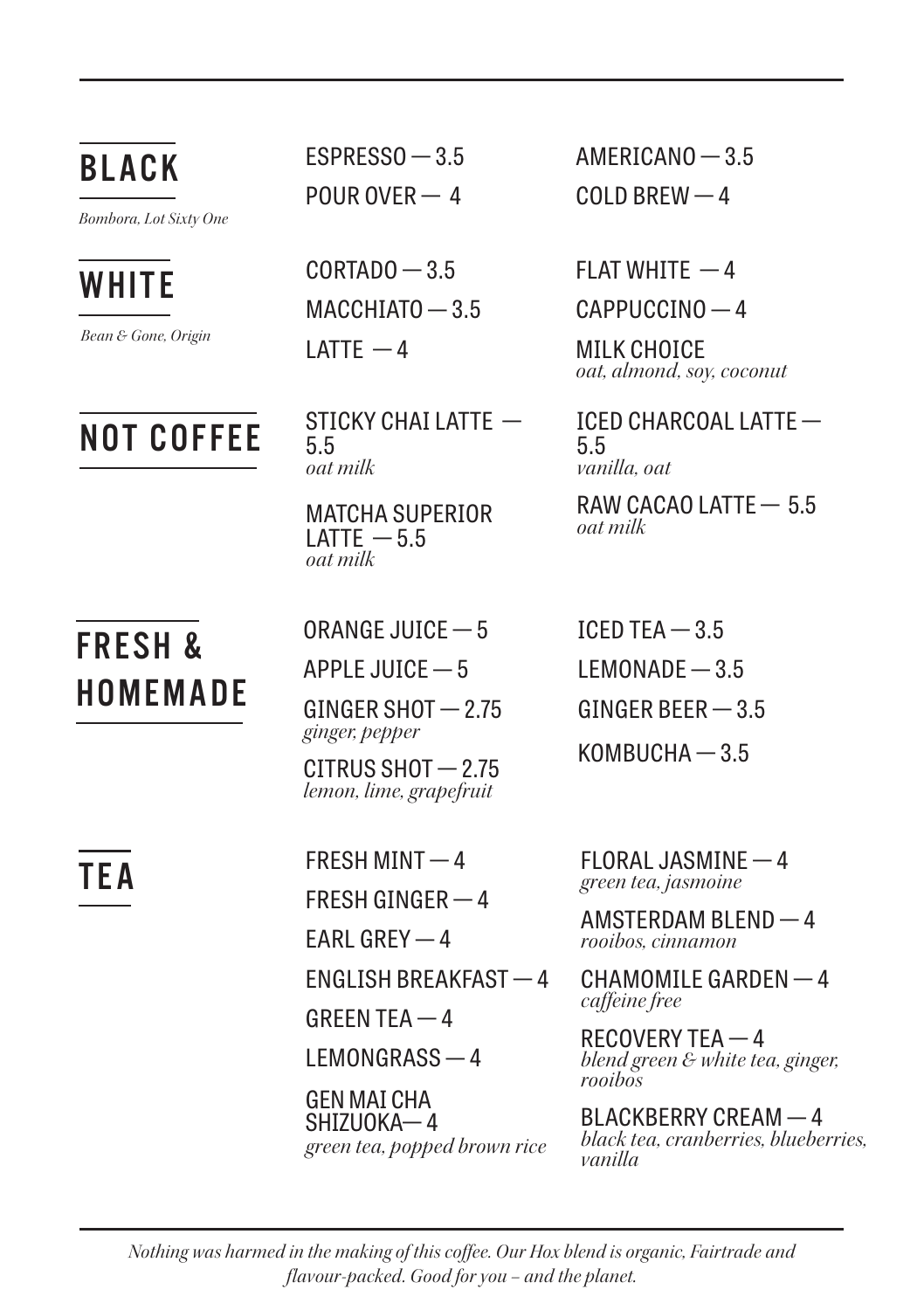## BITES

*11 til 22*

FOCACCIA  $(\nu g)$  - 3 *provençal infused olive oil, tomato, olives*

BRUSCHETTA *(vg )* — 6 *tomato, garlic, balsamic*

MARINATED OLIVES *(vg )* — 3.5 *calamata, green, taggiasche* 

CHEESE  $(v)$  – 14 *grapes, fig chutney, sourdough, nuts*

PADRON PEPPERS *(vg )* — 6 *sherry vinegar, salt crystals*

CHEESE CROQUETTES *(v)* — 8.5 *mustard mayonnaise* 

SMOKED AUBERGINE — 8 *tahini yoghurt*

GRILLED SHRIMP — 8 *lemon, butter, chilli*

BITTERBALLEN — 8.5 *'zaanse' mustard*

CEVICHE — 14 *dorade, leche de tigre,mango, chili, coriander*

BEEF TARTARE— 13 *shallots, capers, radicchio, cured egg yolk*

#### HOX CHEESEBURGER — 18

*brioche bun, black angus, bacon jam, emmental, pickles add fried egg or bacon - 2 add sweet potato fries - 2.5* 

HOX VEGGIE BURGER *(vg )* — 17 *charcoal bun, wheat patty, tomato,pickles, vegan cheese, fries add sweet potato fries - 2.5*

FRIES  $(v)$  - 5 *add truffle mayo - 1*

SWEET POTATO FRIES *(v)* — 7.5 *add truffle mayo - 1*